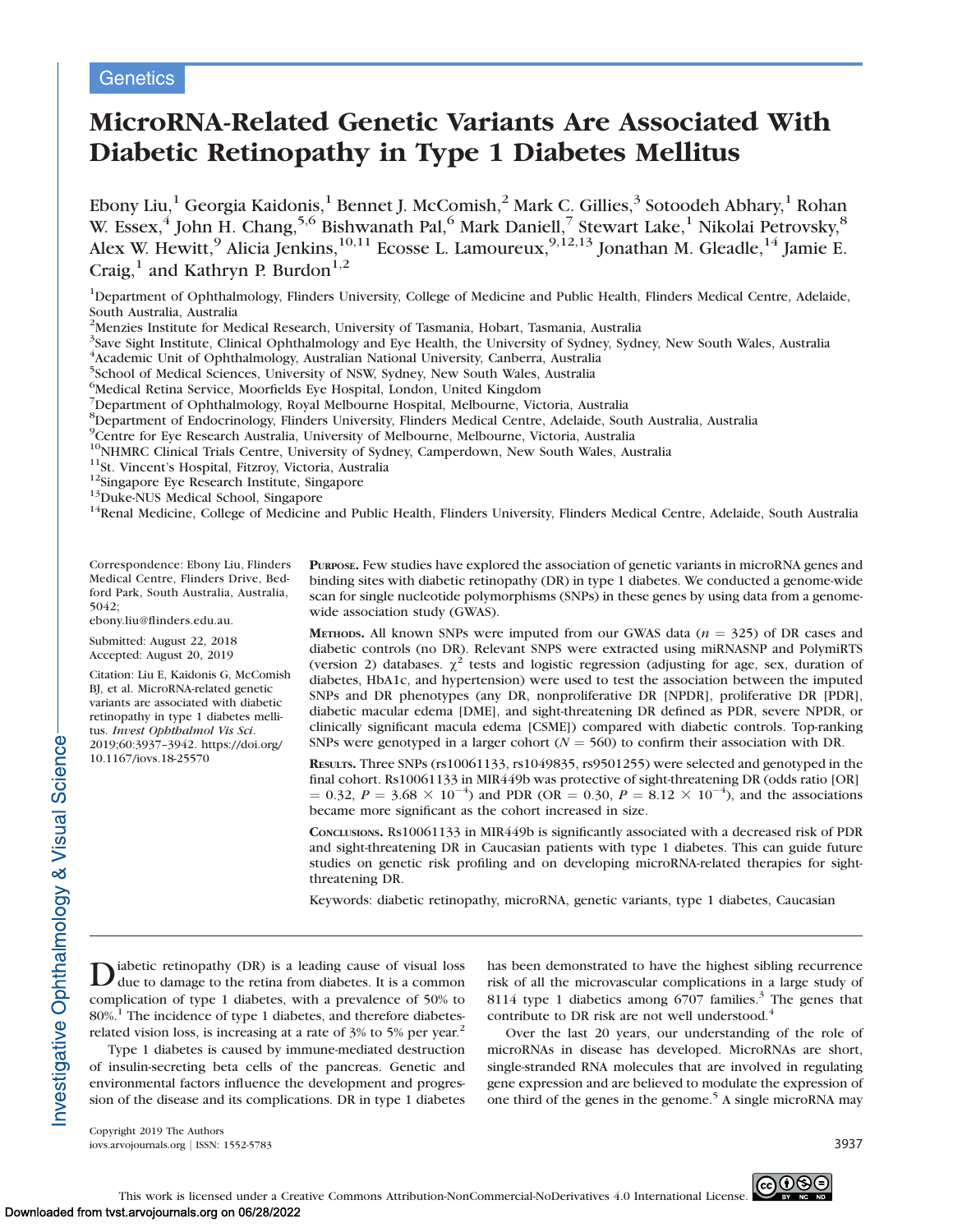bind to hundreds of genes and induce mRNA degradation or translational repression. Genetic variations in microRNA genes and their target binding sites can have significant consequences for these regulatory pathways. MicroRNAs have been implicated in a wide range of diseases, including cancer and cardiovascular and neurodegenerative diseases.<sup>6–</sup>

Recently, differentially expressed microRNAs have been found to be associated with  $\overline{DR}^9$ , as well as other microvascular diabetic complications.<sup>10</sup> Few studies have explored whether genetic variations in microRNA-related genes are associated with DR. We previously studied microRNA 146a because of its involvement in the NF-kB inflammatory pathways and identified functional polymorphism rs2910164 as being significantly associated with diabetic macular edema (DME) in type 2 diabetes but not type 1 diabetes.<sup>11</sup>

In this study, we investigated the association of all known microRNA genetic variations with DR in type 1 diabetes using a large Australian and British Caucasian population. We first performed an in silico study using imputed data from our previously described genome-wide association study (GWAS) for  $DR$ <sup>12</sup> We then confirmed the association of significant genetic variants with DR by genotyping a large population that included the original GWAS participants.

#### **METHODS**

#### Ethics Statement

This project was approved by the human research ethics committees (HRECs) in Australia (Southern Adelaide Clinical HREC, Royal Adelaide Hospital HREC, The Queen Elizabeth Hospital [Adelaide] HREC, Royal Melbourne Hospital HREC, Royal Victorian Eye and Ear Hospital HREC, St. Vincent's Hospital [Melbourne] HREC, South Eastern Sydney Illawarra HREC, Tasmania Health and Medical HREC, Canberra Hospital HREC) and the NHS Health Research Authority in London. It adheres to the tenets of the Declaration of Helsinki. Written informed consent was obtained from each participant before study enrollment.

#### Recruitment of Patients and Data Collection

This study involved Caucasian participants (identifying as of European descent) recruited in the Australian Registry of Advanced Diabetic Retinopathy (RADAR) and the Genetic Study of Diabetic Retinopathy based at Flinders University, South Australia. Multiple recruitment centers were involved and included the following Australian hospitals: Flinders Medical Centre, The Repatriation General Hospital, The Royal Adelaide Hospital, The Queen Elizabeth Hospital, The Royal Melbourne Hospital, Royal Victorian Eye and Ear Hospital, St. Vincent's Hospital, Sydney Eye Hospital, Canberra Hospital, Royal Hobart Hospital, and from the United Kingdom, The National Institute for Health Research Biomedical Research Centre at Moorfields Eye Hospital NHS Foundation Trust and UCL Institute of Ophthalmology.

Eligible participants were actively recruited from ophthalmology, diabetes, and renal clinics, with the following inclusion criteria: previous diagnosis of type 1 diabetes and at least 18 years of age. All participants underwent a questionnaire and venous blood sample collection for DNA analysis. Clinical information was collected from case notes and electronic records, including hemoglobin A1c (HbA1c), renal, and lipid measures; medications; and the presence of hypertension and nonocular diabetic complications. HbA1c was recorded as the average of the three most recent available measurements or of three measurements immediately prior to

a diagnosis of proliferative diabetic retinopathy (PDR). Hypertension was defined as systolic and diastolic blood pressure greater than 140 and 90 mm Hg, respectively, or pharmacological treatment for hypertension. DR grading (defined as the worst ever grading) and the presence of DME were determined from documented dilated fundus examinations performed by an ophthalmologist. DR grading was defined by the International Clinical DR Severity Scale.<sup>13</sup> No DR was defined as no abnormalities found on dilated fundus examination. PDR was defined as neovascularization, vitreous, or preretinal hemorrhage. Other abnormalities between those two stages were defined as nonproliferative DR (NPDR). Severe NPDR was defined as any of the following: more than 20 intraretinal hemorrhages in all four quadrants of the retina, venous beading in at least two quadrants, or prominent microvascular abnormalities in at least one quadrant. Clinically significant macular edema (CSME) was defined according to the Early Treatment in Diabetic Retinopathy Study protocol.<sup>14</sup> Sight-threatening DR was defined as severe NPDR, PDR, or CSME. Only individuals with complete clinical information were included in the analyses.

For each participant, approximately 8 mL blood was collected in EDTA blood collection tubes and underwent DNA extraction using a kit (QIAamp Blood DNA Maxi Kit; Qiagen, Venlo, The Netherlands). Details regarding the data collection method have been described previously.<sup>1</sup>

# In Silico Analysis of MicroRNA Single Nucleotide Polymorphisms (SNPs) in the Type 1 Diabetes Discovery Cohort

A genome-wide association study has been previously performed on 354 type 1 diabetic participants. Genotyping was conducted with a kit (OmniExpress Array; Illumina, San Diego, CA, USA) as described previously.12 The overall study design is illustrated in [Supplementary Fig. S1](https://arvo.silverchair-cdn.com/arvo/content_public/journal/iovs/938183/iovs-60-12-10_s04.pdf?Expires=1569008745&Signature=t~exbmtoOMpGOee44zoCyqdncWA0K50naSiO~urRazdiOYGPkTghTBvyK2agGXOZs1trpK8dGNcVJrHkiL~XB3t6lltcIMUkzNaQo64I3y8ir8WziqCu~yLbDlvfw9xy3QROYb3wurB26DBC6QKwICdzDBwY51-cLK~Zwt2m7WZ1xz7mOjn9CgXOjaJY-uu~hHPIt83tXDq8jf7uM8ymkMgk9alyqrag2k1E6K59YjJI~UfZmuoeIUz-mH0QUvdfJRESNf3F4hY3x4Sti1V1tS03OQ3dt8TzVBbZ0tk~SmYvRp27ygIu9elmgYyXXie0xtIQF9qB1EhmxgQn0mWSwA__&Key-Pair-Id=APKAIE5G5CRDK6RD3PGA). Following data cleaning, principal components were calculated using EIGENSTRAT software, and individuals were removed if they were further than six standard deviations from the mean of any principal component, limiting the analysis to participants of predominantly European descent. Additional outliers were removed based on visualizing the plot of PC1 versus PC2 ([Supplemen](https://arvo.silverchair-cdn.com/arvo/content_public/journal/iovs/938183/iovs-60-12-10_s05.pdf?Expires=1569008745&Signature=jOMe8vi3ExgI69yqcrkq2OmWE0gn7xpPz5p72AhOWdD63TEtPPtZHTnOGd5QLNKfiHtUBbacyfRBBABgfLOIDiWXpl~55Jf-oaNtOybpZJLbMIKkTDuNm0-IVGTlaQkRoFh2CymbqODSn1U3ZGTlvlee2jT9aSMdE1ZIynEGK1xXsXVr43iVuIWMWqkyj6Luixd0o3NnK5LYj0vjLWizqkXsfm3HtC~I5vWPU2tZqI9P3MryiMW74qTyjigiNVN6PvjiMdtY9OFdWlZuiOBt7gCKzf1zktcOicH5t4lddRxm53Q4mhMcnBjNDHlceDRPfblAaxt27Lgwb6q72NPZwQ__&Key-Pair-Id=APKAIE5G5CRDK6RD3PGA)[tary Fig. S2](https://arvo.silverchair-cdn.com/arvo/content_public/journal/iovs/938183/iovs-60-12-10_s05.pdf?Expires=1569008745&Signature=jOMe8vi3ExgI69yqcrkq2OmWE0gn7xpPz5p72AhOWdD63TEtPPtZHTnOGd5QLNKfiHtUBbacyfRBBABgfLOIDiWXpl~55Jf-oaNtOybpZJLbMIKkTDuNm0-IVGTlaQkRoFh2CymbqODSn1U3ZGTlvlee2jT9aSMdE1ZIynEGK1xXsXVr43iVuIWMWqkyj6Luixd0o3NnK5LYj0vjLWizqkXsfm3HtC~I5vWPU2tZqI9P3MryiMW74qTyjigiNVN6PvjiMdtY9OFdWlZuiOBt7gCKzf1zktcOicH5t4lddRxm53Q4mhMcnBjNDHlceDRPfblAaxt27Lgwb6q72NPZwQ__&Key-Pair-Id=APKAIE5G5CRDK6RD3PGA)). Relatedness was calculated using PLINK, a whole genome data analysis toolset, and one of each pair with pi HAT > 0.2 were removed. After quality control, a total of 325 samples remained. The autosomal genotype data were phased using Eagle software (version  $2.3.5$ ),  $^{14}$  and genotypes were then imputed on the basis of the 1000 Genomes Project reference panel (EUR reference, Phase III, version  $5$ )<sup>15</sup> using Minimac3 genotype imputation software (version 2.0.1).<sup>16</sup> Indels, SNPs within 5 bp of an indel, rare variants (minor allele frequency  $[MAF] < 0.01$ ), and variants with poor imputation quality ( $R^2$  < 0.8) were removed. Known microRNA genes and their binding sites were downloaded from the miRNASNP and PolymiRTS (version 2) databases (accessed August 31, 2017) and used to filter the imputed SNPs.

The most likely genotype was used for the association analyses with the imputed SNPs. Association tests with DR phenotypes were performed in PLINK (version 1.07). Controls were defined as those with diabetes but no DR. Analysis for association with DR phenotypes was repeated for different definitions of cases: (1) any DR, (2) PDR, (3) DME, and (4) sight-threatening DR (severe NPDR, PDR, or CSME). Logistic regression for multivariate analysis incorporated age, sex, duration of diabetes, HbA1c, and hypertension. A quantilequantile plot of the P values in the association study for any DR

nvestigative Ophthalmology & Visual Science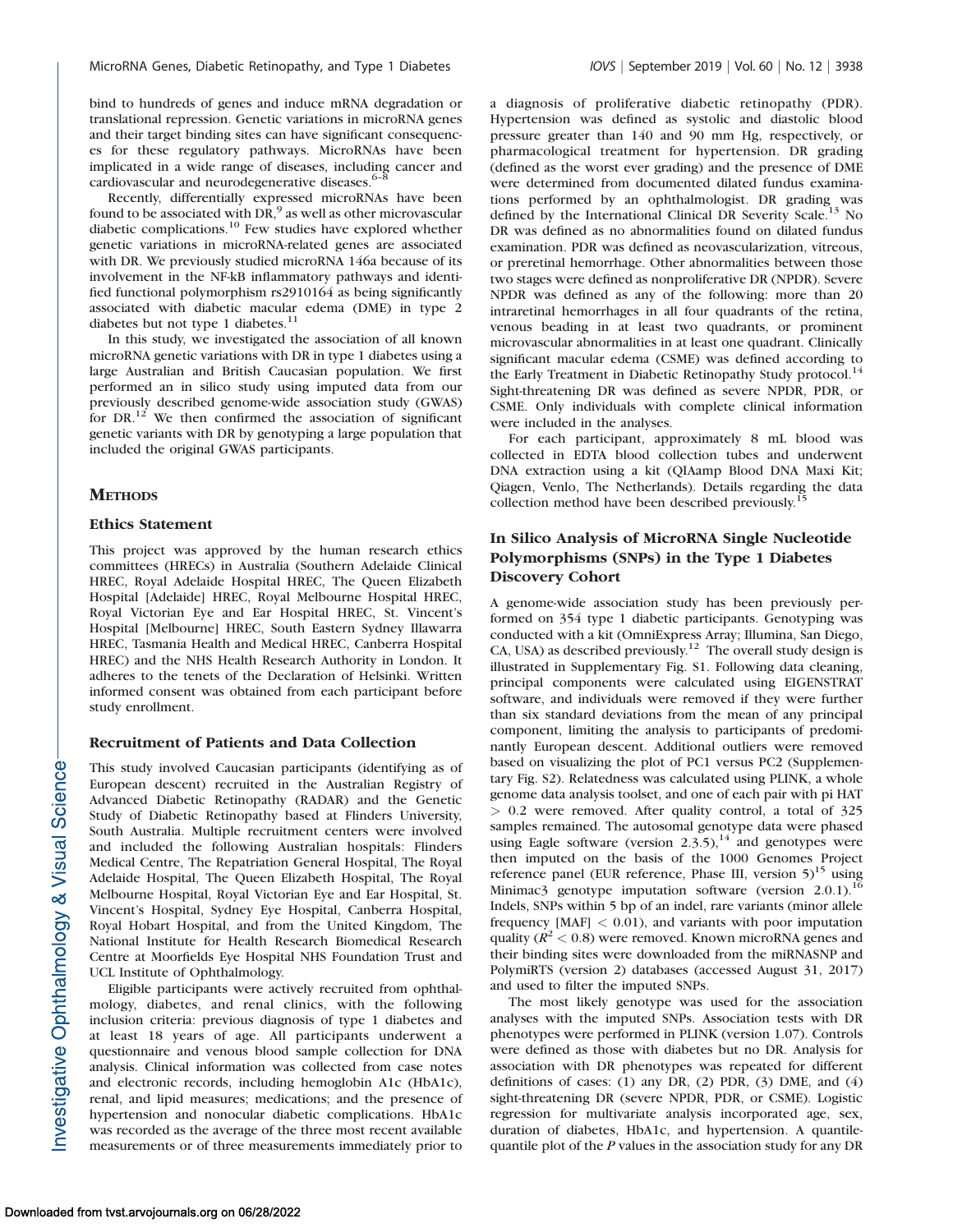TABLE 1. Demographics of Total Study Population Stratified Between No DR and Any DR

| Demographic                          | No DR        | <b>Any DR</b> | P Value                |
|--------------------------------------|--------------|---------------|------------------------|
| $\boldsymbol{n}$                     | 228          | 332           |                        |
| Female, $n$ $(\%)$                   | 99 (43.8)    | 178(47.3)     | 0.44                   |
| Age, y, median (range)               | $34(17-83)$  | $47(18-88)$   | $3.33 \times 10^{-22}$ |
| Diabetes duration, y, median (range) | $13(5-60)$   | $28(5-70)$    | $7.57 \times 10^{-49}$ |
| HbA1c, %, median (range)             | $8.06(5-15)$ | $8.6(5-15)$   | $4.00 \times 10^{-6}$  |
| Hypertension, $n$ $(\%)$             | 53(23.5)     | 225(59.8)     | $2.26 \times 10^{-18}$ |

compared with no DR in the GWAS discovery cohort is shown in [Supplementary Figure S3](https://arvo.silverchair-cdn.com/arvo/content_public/journal/iovs/938183/iovs-60-12-10_s06.pdf?Expires=1569008745&Signature=05ee5xvEv3dSSQcVv22ifNd9AWDPT4KgfRm7qhwTf6EgHLd0QxhK0nnwvp6gvoSKC6wWoOavA-dTVBu5evRVpjid8kAmlS3uUjWucfNop0fF4aSgJg4yTv9herPcu3w5aTZCwJd25LEcB~yN5ctR3COSUizlpFM-hk7u7d-E~mdraX1hCHMYRNRghmUWDvRN4Kd0b6doGqJDjibPdVJMHW35sD6xNx9hskXyb-Q-eCBzqOub~RM7Z2OqWEaoMLDh9-URH~vp1ExZh7vqBxPYY9IXDMZOxzGkygwWFFw8X5zvByqW8PJxG263TDCixa2WXT9thnRJfqchDXxh9Y1UFQ__&Key-Pair-Id=APKAIE5G5CRDK6RD3PGA).

#### Stage 2 Genotyping and Combined Analysis

Top-ranking SNPs were selected for genotyping in stage 2 to confirm that their association with DR as a two-stage design with joint analysis is both cost effective and more powerful than discovery and replication.<sup>17</sup> For variations in microRNA genes, SNPs were selected if  $P < 0.01$  in the imputed data, and for variations in microRNA binding sites, SNPs were selected if  $P < 0.0001$ . All SNPs chosen had minor allele frequencies greater than 1% in the imputed data.

Selected SNPs were genotyped in the total sample  $(N=560)$ by the Australian Genome Research Facility, using the MassARRAY platform (Agena Bioscience, San Diego, CA, USA). The same statistical analyses as described above were performed: firstly, in the original GWAS group ( $n = 325$ ) to validate the analysis with the imputation results, secondly with the additional samples ( $n = 235$ ) for replication, and thirdly in all samples combined ( $N = 560$ ) to maximize the study's power in the two-stage design.

## **RESULTS**

Demographic details of the total study population stratified by DR phenotype are shown in Table 1 for no DR and any DR, and [Supplementary Table S1](https://arvo.silverchair-cdn.com/arvo/content_public/journal/iovs/938183/iovs-60-12-10_s03.pdf?Expires=1569008745&Signature=cgSVW8VYN~cwSxuhzHBTbp-6YhHzIcR-Hdii1EV1x2rxkwkiFLDJyMpX5-rBxwvSYYrM~ljyLbSwnhiaum7o-t1Qq5jxWi1gdYLHHio7k2xL7xy7Uy2PBeS8oOu73xvBeRKjxW0LlwJPJoEgpnEgCfQBD9Pz-cTodGOgrXUXcGfKKcAsG2fOTBb2ZK2g7yix08~mV1Z7KvQGCKC0ixl6Ny7U5Hf4hglJcU8nYf5ljdEqDpUYuvNGf-62zBNpMl4kibCK~nS-07Ju8xVeiPDvLjsd2c2bo6ILck1bexnesqPRjPJshdLD9LefbUeBso1QQnS50Nh69JvIpjMjPacrvA__&Key-Pair-Id=APKAIE5G5CRDK6RD3PGA) for PDR, DME, and sight-threatening DR. As expected, diabetes duration and HbA1c increased as the severity of DR increased, and this was significantly different between cases and controls.

In the discovery cohort, 2420 SNPs in microRNA genes and 401,000 SNPs in microRNA binding sites of target genes were retrieved from the imputed SNP data ( $n = 325$  type 1 diabetes patients). After quality control, 213 microRNA variants and 41,578 microRNA binding site variants remained. Nominal associations between these microRNA SNPs and DR phenotypes ( $P < 0.05$ ) are shown in [Supplementary Data File S1.](https://arvo.silverchair-cdn.com/arvo/content_public/journal/iovs/938183/iovs-60-12-10_s01.xlsx?Expires=1569008745&Signature=SSYHEUaNc75D-aPY1kfDR9g38kH6JPmfeudBaG8lhX6B5EWFyXm6baqxkcC2NEQPoTGLMgY5Mq34a4Oqi-OyLz6Ebvbrmj8UDrRU8KSWbPKPEypNI5nzY8mx0i3d9~J--soz2mTH3La9F5oSmucUaCMq74X8TJLUPiP7AxyBJjr~QHOYxZde6L5neABcmPrK7S~hLO0ANTj5~Hx6puWSD~rfdtc0TdY7zfGdd9ngfxYF~xjxCa70OTdOa7KxH8tllQydu-JPjWEYc1qOjmJ4DPIJPzkLVde~QKqto1gf1DRI6hPCrbva7HXU1hXIUhKgEbBLr51VgGK04CPx4JzwhA__&Key-Pair-Id=APKAIE5G5CRDK6RD3PGA) Nominal associations between microRNA binding site SNPs and DR phenotypes ( $P < 0.05$ ) are shown in [Supplementary](https://arvo.silverchair-cdn.com/arvo/content_public/journal/iovs/938183/iovs-60-12-10_s02.xlsx?Expires=1569008745&Signature=Pz5FAdrvBzbQMlHxjAZoIFOv7c2nCkT3eOtQ0BQ9PneuH99wpw~QH7ckss~vZ-IWBS5OkisJvUKiVp3itw6RO5rqbsjsN5Tj~S9XNVbXkTY1Apo7luXne9Hhd62vuPNsy9lq11izxJAJ5~xaz-M6emjz9AfxFeiQ0pQr5R9PIr8cANuMxaE-uwn-d2f9CL13ptbaxhswlmhW~wca4JXa44MDASOgQg1qRmr8st8Ap8XzGJT6N3oSMa9cLbsxP4G~OwEsJtzAccU5y83vvic0VhrUndyHX~mMwDF5kTaHBk~FqdcHoeNAQsoYfJC7gekK9TiOW2lT-rIXBXKgo2c7WQ__&Key-Pair-Id=APKAIE5G5CRDK6RD3PGA) [Data File S2.](https://arvo.silverchair-cdn.com/arvo/content_public/journal/iovs/938183/iovs-60-12-10_s02.xlsx?Expires=1569008745&Signature=Pz5FAdrvBzbQMlHxjAZoIFOv7c2nCkT3eOtQ0BQ9PneuH99wpw~QH7ckss~vZ-IWBS5OkisJvUKiVp3itw6RO5rqbsjsN5Tj~S9XNVbXkTY1Apo7luXne9Hhd62vuPNsy9lq11izxJAJ5~xaz-M6emjz9AfxFeiQ0pQr5R9PIr8cANuMxaE-uwn-d2f9CL13ptbaxhswlmhW~wca4JXa44MDASOgQg1qRmr8st8Ap8XzGJT6N3oSMa9cLbsxP4G~OwEsJtzAccU5y83vvic0VhrUndyHX~mMwDF5kTaHBk~FqdcHoeNAQsoYfJC7gekK9TiOW2lT-rIXBXKgo2c7WQ__&Key-Pair-Id=APKAIE5G5CRDK6RD3PGA) No SNPs reached significance after multiple hypothesis testing (41,791 variants, four outcomes,  $P < 3.00 \times$  $10^{-7}$ ). The top SNPs across the phenotypes were therefore selected for genotyping. Notably, the top-ranked SNP for sightthreatening DR, rs10061133 in MIR449b, is also highly ranked in the analysis of PDR. No additional SNPs in the DME group reached our significance criteria for further genotyping, and this is likely because the numbers are very small  $(n = 48)$ .

A total of eight SNPs in microRNA genes and microRNA binding sites were selected for genotyping, however only three (one in a microRNA gene and two in binding sites) were successfully genotyped in the final study population: rs10061133 (MIR449), rs9501255 (HLA-DPB1), and rs1049835 (GPM6A). Table 2 shows the number of individuals in each stage of analysis and with each phenotype.

Two of the three SNPs were associated with a DR phenotype after multivariable analysis (adjusting for age, sex, duration of diabetes, HbA1c, and hypertension) of the genotyped data in the original discovery cohort (Table 3). The lack of validation of rs9501255 in HLA-DPB1 suggests the imputation of this SNP was of poor quality, as is often seen with HLA SNPs. Of the two remaining SNPs associated with sight-threatening DR in the discovery cohort, neither were associated with sight-threatening DR ( $P > 0.05$ ) in the additional samples genotyped ( $n = 235$ ). When all samples were combined, rs10061133 (MIR449b) and rs1049835 (GPM6A) were associated with sight-threatening DR (Table 3). Rs1006113 (MIR449b) in particular became more significantly associated with sight-threatening DR as the sample size increased ( $P = 3.68 \times 10^{-4}$ ) and showed consistent OR between the discovery and the additional samples (Table 3). This SNP was protective against sight-threatening DR with an OR of 0.31 to 0.37 across the three stages.

The two associated SNPs (rs10061133 and rs1049835) were then analyzed for association with DME and subtypes of sightthreatening DR (PDR and CSME) in the final combined sample. Rs10061133 in MIR449b was strongly associated with a decreased risk of PDR (OR = 0.30, 95% CI 0.15-0.61,  $P =$  $8.12 \times 10^{-4}$ ) but not the other phenotypes.

#### **DISCUSSION**

In our discovery cohort, no SNPs reached significance after multiple hypothesis testing ( $P < 3.00 \times 10^{-7}$ ). Therefore, we undertook a two-stage design, selecting the top-ranking SNP for evaluation in the second cohort and a combined analysis between the two. The two-stage design with joint analysis is both cost effective and more powerful than discovery and replication.<sup>17</sup> We found that rs10061133 in MIR449b was most consistently associated with sight-threatening DR and PDR. The minor allele G was protective against sight-threatening DR and PDR after adjustment for covariates and was confirmed with greater significance in the larger sample. A large proportion of the sight-threatening DR group consisted of PDR samples (181 out of 223), and thus this association is likely to be more important in PDR risk, rather than CSME. Rs10061133 in MIR449b has been reported to be associated with other diseases such as esophageal cancer,<sup>18</sup> thyroid

TABLE 2. Number of Individuals in Each Stage of Analysis by Phenotype Included in Logistic Regression Analysis

|                      | <b>Discovery</b><br>Cohort | Additional<br>Cohort | Total |
|----------------------|----------------------------|----------------------|-------|
| No DR                | 123                        | 105                  | 228   |
| Any DR               | 202                        | 130                  | 332   |
| <b>DME</b>           | 48                         | 41                   | 89    |
| <b>PDR</b>           | 125                        | 56                   | 181   |
| Sight-threatening DR | 155                        | 68                   | 223   |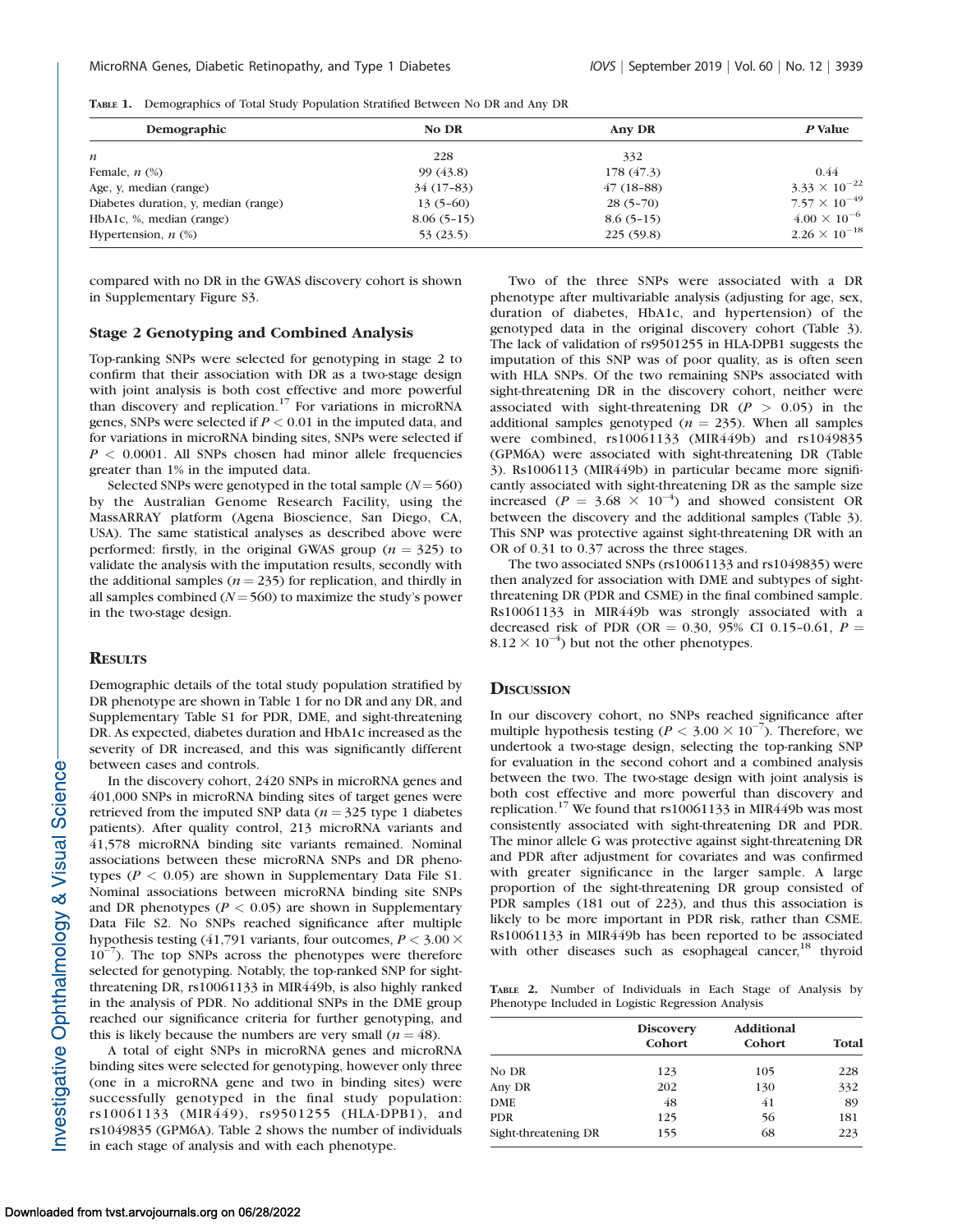| hthalmology & Visual Science |
|------------------------------|
| Ì.<br><b>NITCHTON</b>        |

| I<br>ı      |
|-------------|
|             |
| í<br>í<br>l |
| í<br>i<br>ł |
| l<br>i<br>I |
| t           |
| ļ           |

|                             |       |                                                                                                                                                                                                                                 |                  | Discovery, Imputed |    |                           | Discovery, Genotyped |                                                                                                                                                                        | <b>Additional Genotyped</b> |   |                  | All Samples Combined |   |
|-----------------------------|-------|---------------------------------------------------------------------------------------------------------------------------------------------------------------------------------------------------------------------------------|------------------|--------------------|----|---------------------------|----------------------|------------------------------------------------------------------------------------------------------------------------------------------------------------------------|-----------------------------|---|------------------|----------------------|---|
|                             |       |                                                                                                                                                                                                                                 | <b>MAF Cases</b> |                    |    | MAF Cases                 |                      | MAF Cases                                                                                                                                                              |                             |   | <b>MAF Cases</b> |                      |   |
|                             | Minor | DR Case                                                                                                                                                                                                                         | VS.              |                    | P, | $\overline{\mathbf{v}}$ s |                      | ys.                                                                                                                                                                    |                             | A | $VS$ .           |                      | ۹ |
| SNP                         |       | Gene Allele Phenotype                                                                                                                                                                                                           |                  |                    |    |                           |                      | Controls OR 95%CI Value Controls OR 95%CI Value Controls OR 95%CI Value Controls OR 95%CI Value                                                                        |                             |   |                  |                      |   |
| rs10061133 MIR449B          |       | Sight-threatening DR 0.08 vs. 0.14 0.36 (0.17-0.74) 5.32 × 10 <sup>-9</sup> 0.01 vs. 0.14 0.31 (0.15-0.65) 1.65 × 10 <sup>-3</sup> 0.08 vs. 0.10 0.37 (0.10-1.36) 0.13 0.08 vs. 0.13 0.32 (0.17-0.60) 3.68 × 10 <sup>-4</sup>   |                  |                    |    |                           |                      |                                                                                                                                                                        |                             |   |                  |                      |   |
| rs1049835 GPM6A             |       | G Sight-threatening DR 0.42 vs. 0.27 2.32 (1.57-3.44) 2.40 × 10 <sup>-5</sup> 0.42 vs. 0.27 2.17 (1.38-3.43) 8.63 × 10 <sup>-4</sup> 0.27 vs. 0.36 1.15 (0.59-2.25) 0.68 0.37 vs. 0.31 1.72 (1.20-2.48) 3.52 × 10 <sup>-5</sup> |                  |                    |    |                           |                      |                                                                                                                                                                        |                             |   |                  |                      |   |
| rs9501255 HLA-DPB1 T Any DR |       |                                                                                                                                                                                                                                 |                  |                    |    |                           |                      | $0.02$ vs. 0.07 0.13 (0.05-0.36) 6.10 × 10 <sup>-5</sup> 0.02 vs. 0.08 0.26 (0.22-0.86) 0.017 0.03 vs. 0.02 1.77 (0.39-8.07) 0.46 0.02 vs. 0.05 0.42 (0.17-1.00) 0.050 |                             |   |                  |                      |   |
|                             |       |                                                                                                                                                                                                                                 |                  |                    |    |                           |                      |                                                                                                                                                                        |                             |   |                  |                      |   |
|                             |       | P value and OR with 95% CI are given for all successfully genotyped SNPs at each stage of the analysis including both the imputation and genotyping of the discovery cohort along with the additional                           |                  |                    |    |                           |                      |                                                                                                                                                                        |                             |   |                  |                      |   |
|                             |       | samples genotyped and the combined cohort. All analyses are adjusted for age, sex, duration of diabetes, HbA1c, and hypertension. CI, confidence interval; OR, odds ratio; MAR minor allele frequency.                          |                  |                    |    |                           |                      |                                                                                                                                                                        |                             |   |                  |                      |   |

cancer,<sup>19</sup> premature ovarian insufficiency,<sup>20</sup> and recurrent pregnancy  $loss<sup>21</sup>$  To our knowledge, this is the first study to report an association between rs10061133, microRNA 449b, and DR in type 1 diabetes.

Few studies have explored microRNA involvement in DR. Kovacs et al.<sup>9</sup> reported 86 differentially expressed microRNA in retinal endothelial cells of streptozotocin-induced diabetic rats. The majority of these were NF-KB, VEGF, and p53 responsive and included microRNA 449a but not microRNA 449b. Other studies have compared expression levels of microRNA in serum between cases and controls using microRNA arrays.  $22-24$ These studies were small, and only one study has been performed in type 1 diabetes. Barutta et al.<sup>25</sup> found 25 differentially expressed microRNAs between 312 diabetic complication cases and 143 diabetic controls in type 1 diabetes. Specifically, microRNA 126 levels were negatively associated with proliferative retinopathy (0.77 vs. 1.29,  $P =$ 0.02). Studies profiling microRNA using microarrays have identified microRNA 21, 200b, 15a, 320a, 320b, 93, 29a, and 423-5p to be significantly associated with proliferative disease in both types of diabetes.26–28

MicroRNA 449b is part of a family of microRNAs with similar sequences and secondary structures including micro-RNA 449a, 449c, and 38. They are all involved in cell proliferation, tumorigenesis, and angiogenesis and are importantly hypoxia-regulated microRNAs. MicroRNA 449a and 449b have been found in retinal tissues of mice.<sup>29,30</sup> In an oxygeninduced DR mouse model, microRNA 449a was significantly downregulated, which is in keeping with a protective role against DR.<sup>30</sup> MicroRNA 449b has not been reported in human vitreous; however, the studies investigating vitreous micro-RNAs are few, and a small number of specimens (fewer than five PDR samples) have been analyzed.<sup>26–28</sup> The angiogenesis pathway that microRNA 449b regulates is the E2F pathway.<sup>3</sup> E2F is a transcription factor essential for cell proliferation. E2F increases the levels of microRNA449b that then inhibit E2F in a negative feedback loop. Activation of E2F regulates the expression of other genes involved in angiogenesis, such as VEGF and PIGF and breakdown of the blood-retinal barrier such as E-cadherin, and hence there is good biological plausibility for the involvement of microRNA 449b in DR susceptability.<sup>32,33</sup> Another downstream target of microRNA 449a/b is SERPINE1, also known as plasminogen activator inhibitor-1 (PAI-1). Under hypoxic conditions, downregulation of microRNA 449a/b increases expression levels of PAI-1.<sup>34</sup> The main role of PAI-1 is to inhibit fibrinolysis, but it has also been shown to play an important role in facilitating retinal angiogenesis.<sup>35</sup> PAI-1 levels are increased in the serum of DR patients compared with diabetic controls,<sup>36</sup> and polymorphisms of the PAI-1 gene have been previously linked with  $DR.<sup>37</sup>$ 

Polymorphisms of microRNA genes can affect either the seed region (binding site) or the processing of precursor microRNA to mature microRNA and therefore the overall production and function of the molecule. Evidence supporting this has largely come from bioinformatics and statistical analyses.<sup>38</sup> Rs10061133 is a single nucleotide polymorphism, where the replacement of G over A in the MIR449b gene is predicted to alter a Dicer cleavage site according to the miRvar database.<sup>39</sup> Dicer is the enzyme that cleaves the precursor microRNA to the mature form. Therefore, rs10061133 could have functional consequences on microRNA449b through this mechanism. Further functional studies are required to explore this hypothesis.

Despite our intention to comprehensively study all known microRNA variants, some microRNAs could not be studied. We attempted to study 2420 known microRNA gene variants and 401,000 microRNA binding site variants, but only 213 and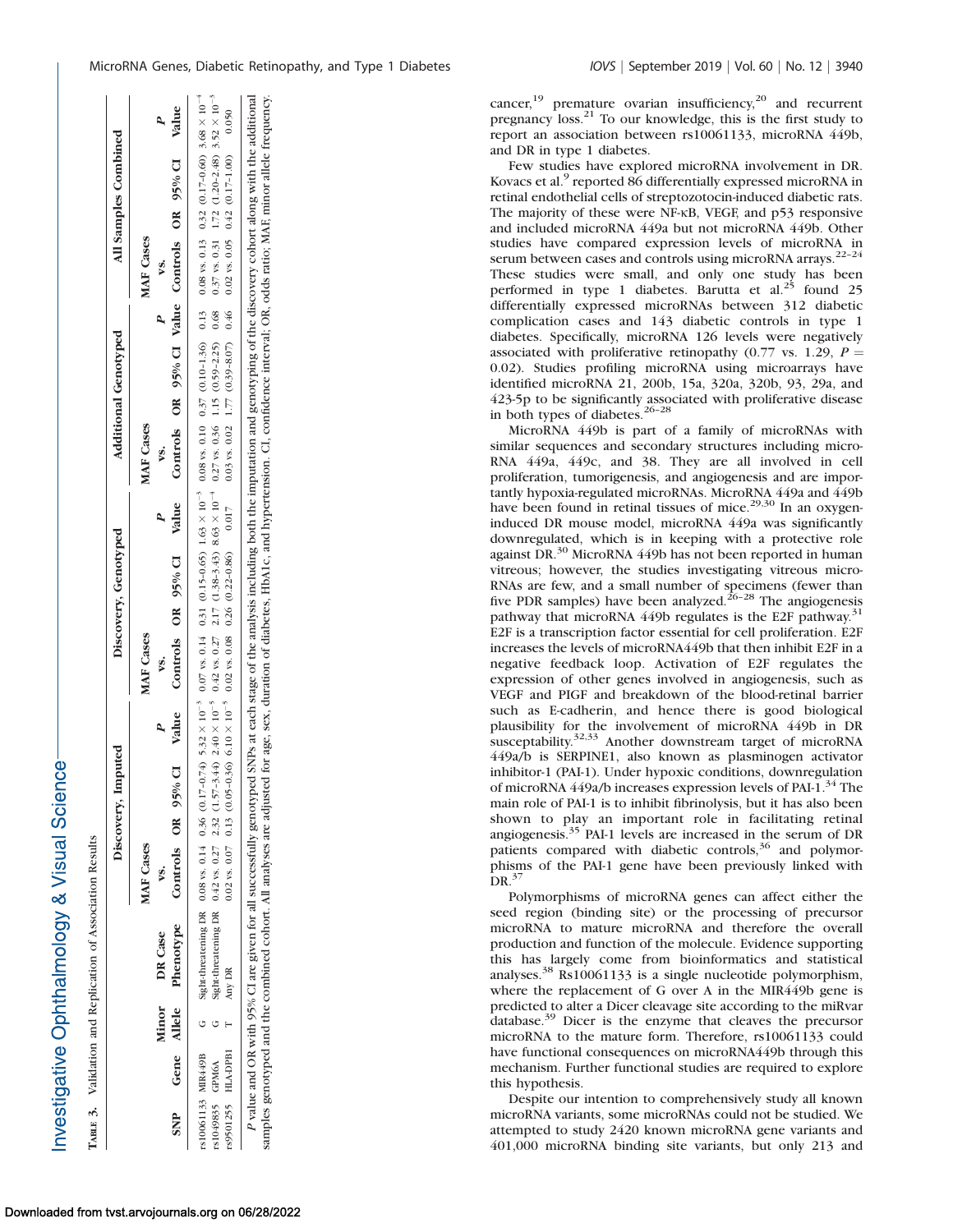41,578 SNPs, respectively, were imputed with good quality. While we had many type 1 diabetic participants from our registry, after stratifying the group into different phenotypes, the numbers for analyses were much smaller. This clearly limits the scope of the current study. Future work should focus on directly genotyping microRNA SNPs in a suitably powered cohort, with replication in independent cohorts. Some of the top-ranked SNPs in microRNA genes also failed genotyping in the replication dataset. It is possible that as microRNAs form secondary structures, the DNA template could have also formed secondary structures during the PCR stage and potentially inhibited primer binding. This study could be strengthened by analysis of miRNAs in biological tissues (such as plasma/serum) of patients with type 1 diabetes; however, as the genetic association results do not reach significance after multiple hypotheses testing ( $P < 3.00 \times 10^{-7}$ ), the results should be replicated by independent studies before resources are directed to functional assays. Interpretation of genetic associations is also complicated by the clinical picture of DR. Age and duration of diabetes are significant risk factors for worsening DR, resulting in the selection of a younger and healthier control group. We have corrected for hypertension, given its strong association with DR, but have not adjusted for other comorbidities, such as hyperlipidemia or macrovascular complications (e.g., heart disease). Strengths of this study include sample population from multiple sites, rigor of DR status characterization and categorization, analyses with adjustments for known clinical risk factors, and meta-analyses after a two-stage design.

## **CONCLUSIONS**

Through a genome-wide approach, we have identified novel microRNA and microRNA binding site genetic variants associated with DR phenotypes in a large Caucasian population of type 1 diabetic participants. Rs10061133 in MIR449b was found to be strongly and consistently associated with sightthreatening DR and PDR, when compared with diabetic controls (no DR), although independent replication is required. Bioinformatics predict rs10061133 has functional consequences on microRNA449b and therefore can affect regulation of inflammatory pathways in DR. These results have helped elucidate the complex genetic mechanisms involved in DR susceptibility in type 1 diabetes and can guide future studies on genetic risk profiling and developing microRNArelated therapies for sight-threatening DR.

#### Acknowledgments

Supported by the National Health and Medical Research Council (NHMRC) of Australia (Project Grant no. 595918), the Ophthalmic Research Institute of Australia, the National Institute for Health Research (NIHR) Biomedical Research Centre at Moorfields Eye Hospital NHS Foundation Trust and UCL Institute of Ophthalmology. The funding organization had no role in the design or conduct of this study.

Disclosure: E. Liu, None; G. Kaidonis, None; B.J. McComish, None; M.C. Gillies, None; S. Abhary, None; R.W. Essex, None; J.H. Chang, None; B. Pal, None; M. Daniell, None; S. Lake, None; N. Petrovsky, None; A.W. Hewitt, None; A. Jenkins, None; E.L. Lamoureux, None; J.M. Gleadle, None; J.E. Craig, None; K.P. Burdon, None

#### References

1. Roy MS, Klein R, O'Colmain BJ, et al. The prevalence of diabetic retinopathy among adult type 1 diabetic persons in the United States. Arch Ophthalmol. 2004;122:546-551.

- 
- 2. Maffi P, Secchi A. The burden of diabetes: emerging data. Dev Ophthalmol. 2017;60:1–5.
- 3. Monti MC, Lonsdale JT, Montomoli C, et al. Familial risk factors for microvascular complications and differential malefemale risk in a large cohort of American families with type 1 diabetes. J Clin Endocrinol Metab. 2007;92:4650–4655.
- 4. Hosseini SM, Boright AP, Sun L, et al. The association of previously reported polymorphisms for microvascular complications in a meta-analysis of diabetic retinopathy. Hum Genet. 2015;134:247–257.
- 5. Hammond SM. An overview of microRNAs. Adv Drug Deliv Rev. 2015;87:3–14.
- 6. Hosseinahli N, Aghapour M, Duijf PHG, et al. Treating cancer with microRNA replacement therapy: a literature review. J Cell Physiol. 2018;233:5574–5588.
- 7. De Rosa S, Curcio A, Indolfi C. Emerging role of microRNAs in cardiovascular diseases. Circ J. 2014;78:567–575.
- 8. Leggio L, Vivarelli S, L'Episcopo F, et al. microRNAs in Parkinson's disease: from pathogenesis to novel diagnostic and therapeutic approaches. Int J Mol Sci. 2017;18:E2698.
- 9. Kovacs B, Lumayag S, Cowan C, et al. MicroRNAs in early diabetic retinopathy in streptozotocin-induced diabetic rats. Invest Ophthalmol Vis Sci. 2011;52:4402–4409.
- 10. Gong Q, Su G. Roles of miRNAs and long noncoding RNAs in the progression of diabetic retinopathy. Biosci Rep. 2017;37: BSR20171157.
- 11. Kaidonis G, Gillies MC, Abhary S, et al. A single-nucleotide polymorphism in the MicroRNA-146a gene is associated with diabetic nephropathy and sight-threatening diabetic retinopathy in Caucasian patients. Acta Diabetol. 2016;53:643–650.
- 12. Burdon KP, Fogarty RD, Shen W, et al. Genome-wide association study for sight-threatening diabetic retinopathy reveals association with genetic variation near the GRB2 gene. Diabetologia. 2015;58:2288–2297.
- 13. Wilkinson CP, Ferris FL III, Klein RE, et al. Proposed international clinical diabetic retinopathy and diabetic macular edema disease severity scales. Ophthalmology. 2003;110: 1677–1682.
- 14. Loh PR, Danecek P, Palamara PF, et al. Reference-based phasing using the Haplotype Reference Consortium panel. Nat Genet. 2016;48:1443–1448.
- 15. Auton A, Brooks LD, Durbin RM, et al.; for the Genomes Project Consortium. A global reference for human genetic variation. Nature. 2015;526:68–74.
- 16. Das S, Forer L, Schonherr S, et al. Next-generation genotype imputation service and methods. Nat Genet. 2016;48:1284– 1287.
- 17. Skol AD, Scott LJ, Abecasis GR, et al. Joint analysis is more efficient than replication-based analysis for two-stage genomewide association studies. Nat Genet. 2006;38:209–213.
- 18. Zhang P, Wang J, Lu T, et al. miR-449b rs10061133 and miR-4293 rs12220909 polymorphisms are associated with decreased esophageal squamous cell carcinoma in a Chinese population. Tumour Biol. 2015;36:8789–8795.
- 19. Wei WJ, Wang YL, Li DS, et al. Association study of single nucleotide polymorphisms in mature microRNAs and the risk of thyroid tumor in a Chinese population. Endocrine. 2015; 49:436–444.
- 20. Pan H, Chen B, Wang J, et al. The miR-449b polymorphism, rs10061133 A>G, is associated with premature ovarian insufficiency. Menopause. 2016;23:1009–1011.
- 21. Rah H, Chung KW, Ko KH, et al. miR-27a and miR-449b polymorphisms associated with a risk of idiopathic recurrent pregnancy loss. PLoS One. 2017;12:e0177160.
- 22. Qin LL, An MX, Liu YL, et al. MicroRNA-126: a promising novel biomarker in peripheral blood for diabetic retinopathy. Int J Ophthalmol. 2017;10:530–534.

Investigative Ophthalmology & Visual Science